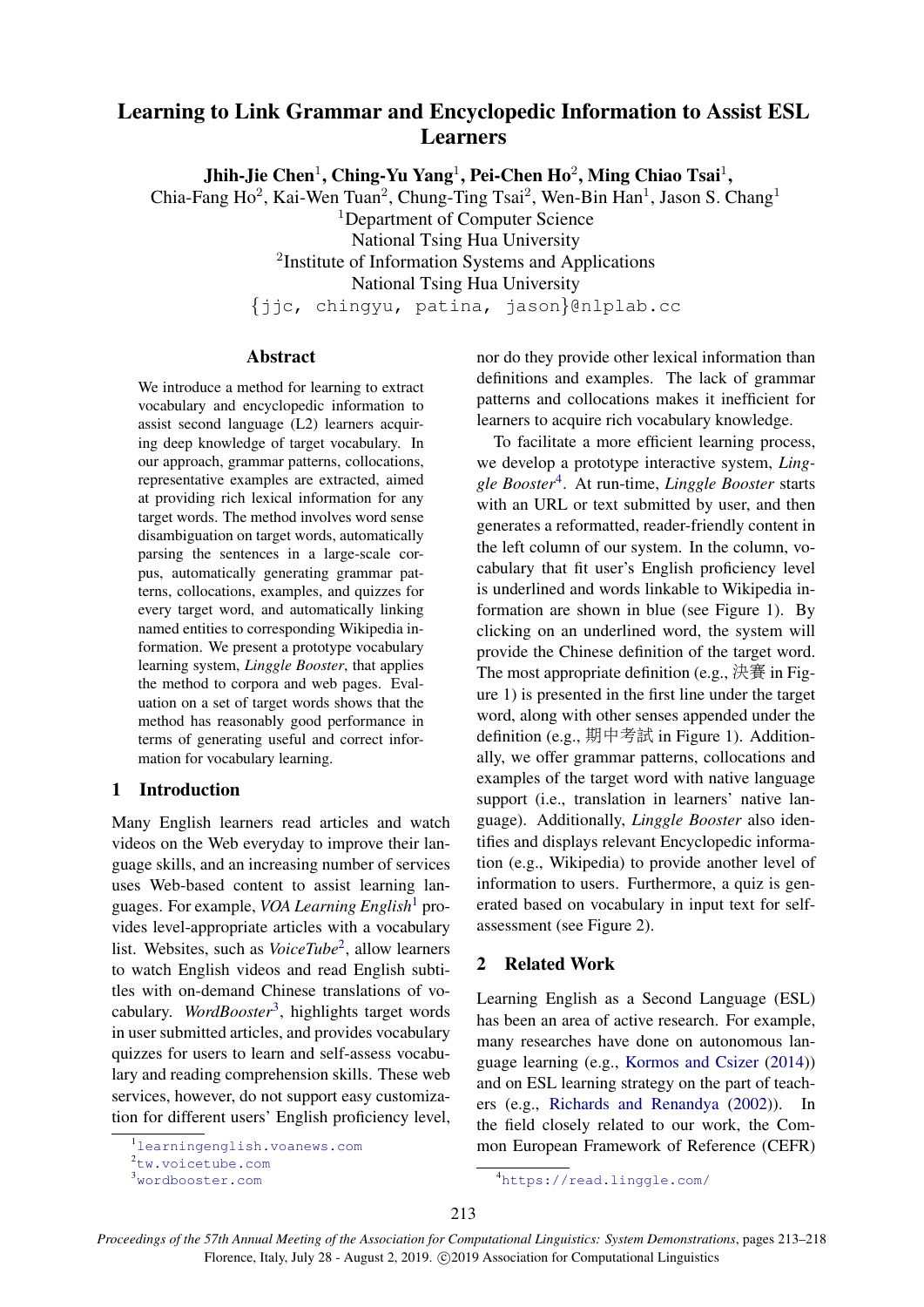

Figure 1: An example *Linggle Booster* session for the user-selected web page <sup>[5](#page-0-4)</sup>, presenting the reformatted article in the left column, where Wikipedia information shown in a pop-up, and we provide the following vocabulary information for the highlighted word, *finals*: Chinese translations of the word sense, grammar patterns, collocations, and examples in the right column.

describes what language learners can do at six language stages (i.e., A1, A2, B1, B2, C1, and C2), which has a major effect on language exams and course material design. Stemmed from CERF, Cambridge University Press compiles the English Vocabulary Profile which classifies words and phrases by CERF levels. In our system, we perform word sense disambiguation on usersubmitted content and label words with simplified CERF level (i.e., A, B, C) offered by Cambridge online Dictionary and English Vocabulary Profile.

In the field of computer-assisted English learning, there have been an increasing interest in helping second language learners acquire the grammatical usage of a target word. [Hunston](#page-4-1) [et al.](#page-4-1) [\(1996\)](#page-4-1) and [Francis et al.](#page-4-2) [\(1998\)](#page-4-2) manually mapped out lexical grammar patterns for common verbs, nouns, and adjectives, using the Collins COBUILD corpus. To explore the feasibility of identifying grammar patterns computationally, [Mason](#page-5-1) [\(2004\)](#page-5-1) conducted a limited experiment of automatic parsing based on COBUILD grammar patterns with reasonable success. More recently, [Yen et al.](#page-5-2) [\(2015\)](#page-5-2) introduced a method for inducing grammar patterns to use in an interactive writing environment aimed at assisting language learners in writing.

Identifying the intended word sense relevant to the context has long been an active topic of word

sense disambiguation (WSD) research. In general, WSD systems typically use supervised learning approach with a sense inventory such as WordNet WSD systems based on dictionary-based sense inventory (e.g., WordNet) and a sense-annotated corpus (e.g., Semcor [Miller et al.](#page-5-3) [\(1994\)](#page-5-3)). In our work, we adopt BERT introduced by [Devlin et al.](#page-4-3) [\(2018\)](#page-4-3) to disambiguate words in user-submitted contents to provide correct word definition and appropriate quizzes.

Wikification of educational materials has been touted as a novel approach to facilitate reading and learning. In this work, we use the existing method proposed by [Kolitsas et al.](#page-4-4) [\(2018\)](#page-4-4), to identify potentially ambiguous mentions of key phrases in a document and link them to relevant Wikipedia articles.

Much of previous work shows that one of the most efficient way to learn a second language is through extensive reading, using engaging extracurricular articles, news or books (e.g., [Coady](#page-4-5) [\(1997\)](#page-4-5), [Pigada and Schmitt](#page-5-4) [\(2006\)](#page-5-4)). Inspired by their insights, we present *Linggle Booster*, an interactive environment which provides helpful information related to input article, to help learners acquiring deeper knowledge while reading.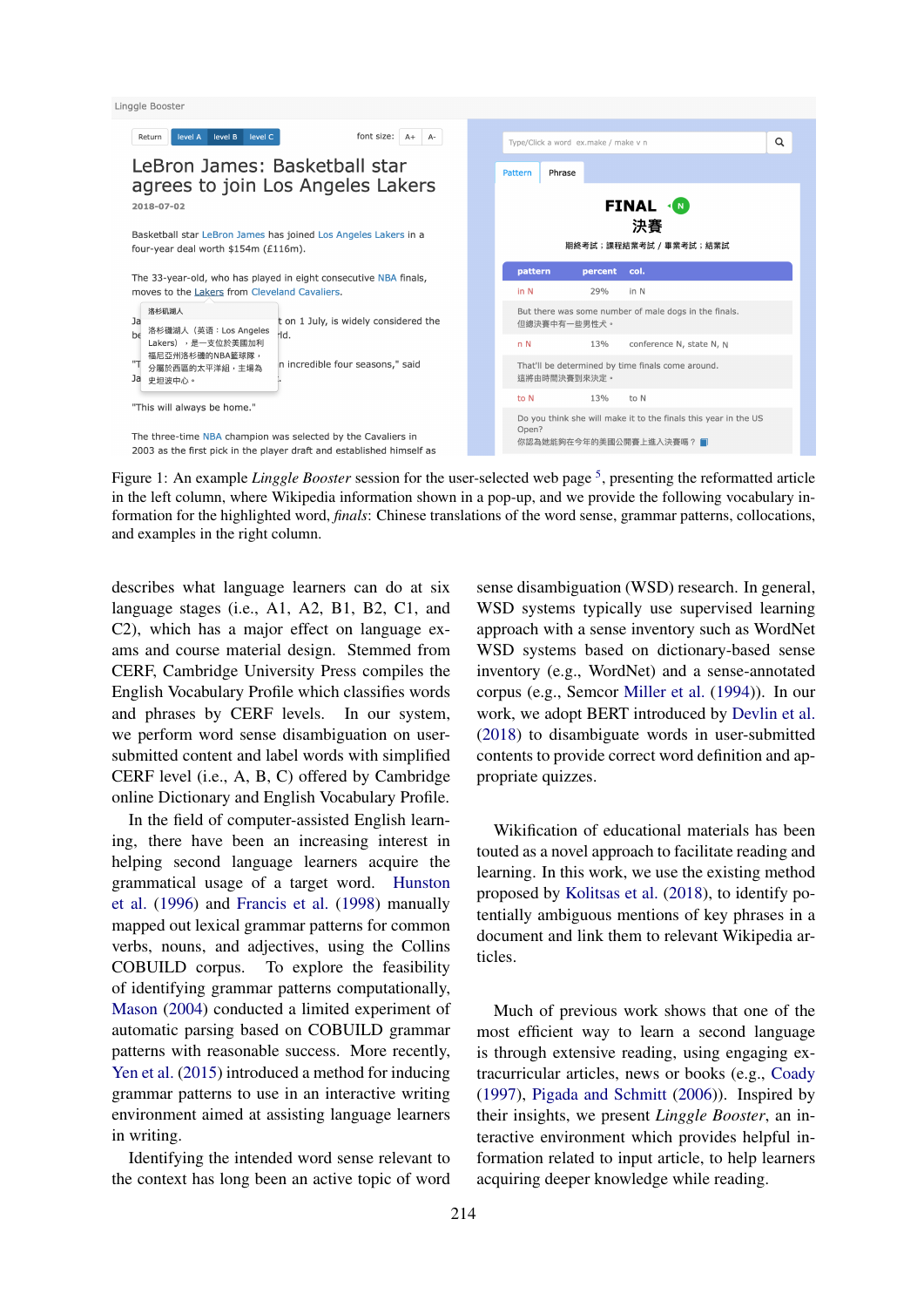Linggle Booster

| Return                 | level A level B level C                                                  |            | font size:<br>$A+$<br>$A -$ |
|------------------------|--------------------------------------------------------------------------|------------|-----------------------------|
| Quiz                   |                                                                          |            |                             |
|                        | You can use search function after pressing submit button.                |            |                             |
| worth                  | champion                                                                 | incredible |                             |
| league                 | deal                                                                     | consider   |                             |
| name                   | first                                                                    | free       |                             |
| account                | season                                                                   | select     |                             |
| productivity ________. | • The unions and management have made a two-year pay and                 |            |                             |
|                        | · Heroin about \$5 million was seized.                                   |            |                             |
|                        | • The new government has decided to set all political prisoners _______. |            |                             |

Figure 2: An example of auto-generated test items for the user-selected web page [6](#page-0-4)

# 3 Method

Our system is composed of four main components: (i) extracting grammar patterns, collocations, and example sentences; (ii) generating words or phrases linked to Wikipedia information; (iii) training language representations for WSD; (iv) generating vocabulary quizzes.

# 3.1 Extracting grammar patterns, collocations and example sentences

We extract grammar patterns, collocations and example sentences from Corpus of Contemporary American English (COCA) and data from Cambridge online dictionary  $(CAM)^7$  $(CAM)^7$ . We first parse sentences in the two datasets using spaCy toolkit. From the result of dependency parsing, we extract grammar patterns of content words (i.e., verbs, nouns and adjectives) based on handcrafted templates. For each target content word, we only keep words which are its children and labeled by specific dependency relations. For example, the extracted grammar pattern of the verb *chew* in the sentence *"She is chewing at her nail"* is V at n.

Then, to cope with noise caused by parser errors, we discard extracted grammar patterns not listed in extended Collins COBUILD Grammar Patterns (COBUILD) [\(Hunston et al.,](#page-4-1) [1996\)](#page-4-1). We also extract collocations to accompany grammar patterns. For example, the grammar pattern of role is extended from  $N$  in n to  $v \, N$  in n by adding the verb collocation play (school play an important role in society).

After that, for each target word, we calculate patterns and collocations and filter out those less frequent than the mean by 1.0 standard deviation.

Finally, we select examples of each pattern from COCA and Cambridge online dictionary (with Chinese translations) using the GDEX method [\(Kilgarriff et al.,](#page-4-6) [2008\)](#page-4-6).

# 3.2 Link Words or Phrases to Wikipedia Information

To link words and phrases in user-submitted contents to correct Wikipedia entries, we perform Mention Detection and Entity Disambiguation on user-submitted contents, using the End-to-End Neural Entity Linking method [\(Kolitsas et al.,](#page-4-4) [2018\)](#page-4-4). We generate possible spans from unigram to trigram, and each span selects some Wikipedia entry candidates with an empirical probabilistic entity map [\(Ganea and Hofmann,](#page-4-7) [2017\)](#page-4-7) from Wikipedia hyperlinks, Crosswikis and YAGO dictionaries. Each mention candidate produces a local contextual similarity scores. Accordingly, we provide correct Wikipedia knowledge for words to assist ESL better understanding the contents and world knowledge.

#### 3.3 Word Sense Disambiguation

We disambiguate polysemous words in usersubmitted contents using a pre-trained language representation model, BERT [\(Devlin et al.,](#page-4-3) [2018\)](#page-4-3). We use word definitions in CAM as word sense labels. For a given word, CAM offers all possible word definitions, CERF levels and example sentences. We view example sentence as the feature of a word sense. Then, we use the last four hidden layers of BERT hidden state to compute the vector representations of each example sentence. Next, we use BERT again to compute word vector for words in user-submitted contents. Finally, we disambiguate the word sense by calculating the cosine similarity of the representations and each representation of word definition in CAM, and return the word definition of which examples contains the most similar representation. After word sense disambiguation, we provide appropriate word definitions and correspondent word level to learners.

<span id="page-2-0"></span><sup>7</sup><https://dictionary.cambridge.org/>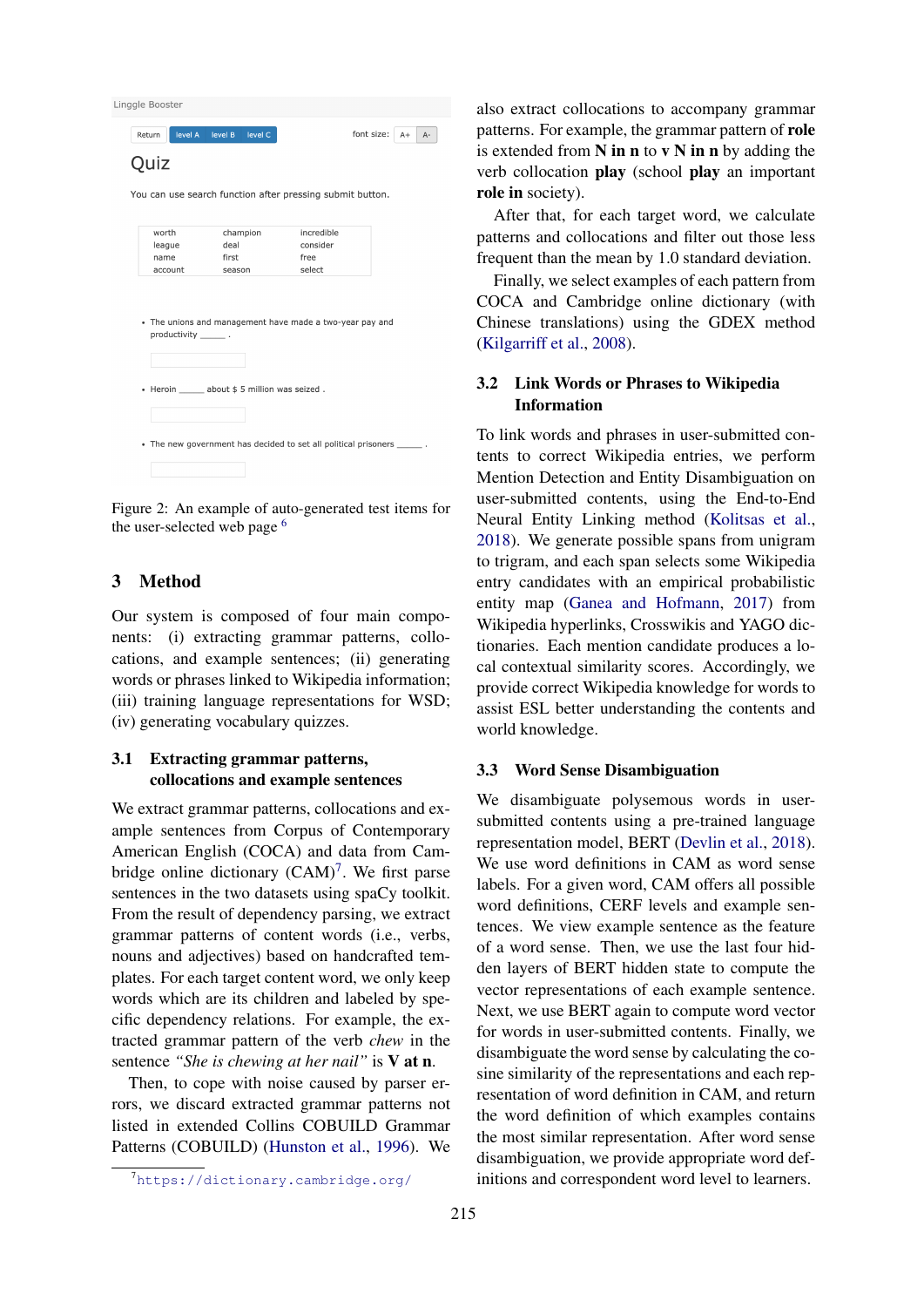#### 3.4 Generating Quizzes

Fill in the blank questions (FBQ) are automatically generated after the reading session. We randomly select vocabulary from user-submitted content that matches the user-declared proficiency level. To form questions, we select representative examples containing the target word with the word sense in the user-submitted content from CAM. Then, the target word is replaced with a blank to help learners self-assess the acquisition of vocabulary. After users complete a test, *Linggle Booster* presents the scores and corrections to the users.

# 4 Run-Time Interactive Environment

*Linggle Booster* is implemented in Python based on Django Web framework. For faster retrieval, we save the added reference information (cf. Section 3.1) in JSON format using PostgreSQL and hash table. We choose to host *Linggle Booster* on Heroku, a cloud-platform-as-a-service site for uninterrupted service and scalability. The server of *Linggle Booster* with AJAX techniques receives users-submitted content (e.g., Web page URLs, URL of YouTube video with closed caption, or essay draft) from any popular browser (e.g., Chrome, Safari, or Firefox).

If users submit an URL, we use an existing tool <sup>[8](#page-3-0)</sup> to parse the html of give URL and extract article content. We detect possible Named Entity and link to correct Wikipedia entries using the method in Section 3.2. At the same time, we parse the article content using spaCy toolkit and compute representations using BERT. After disambiguating the word sense of each word using the method in Section 3.3, we can access the Word Level of the word sense in CAM.

Then, we reformat the article content in a reader-friendly layout presented in the left column of *Linggle Booster*. Words with the level matched to the user-selected level are underlined, and keywords and phrases linked to Wikipedia information are presented in blue. For each word in the content, we retrieve five pieces of information, the definition of the word sense in Chinese, the grammar patterns of the word, the frequency, collocations, and example for each grammar pattern, and commonly used phrases if they exist. If a key word lacks grammar patterns, we present the vocabulary definitions and synonyms based on

|         | WSD    | Pattern | Col. | Example |
|---------|--------|---------|------|---------|
| Level A | 70%    | $92\%$  | 82%  | 85%     |
| Level B | $90\%$ | 91 %    | 89 % | $89\%$  |
| Level C | $75\%$ | $92\%$  | 87 % | 91 %    |

Table 1: Accuracy of human evaluations of *Linggle Booster* for CNN news article.

WordNet [\(Miller,](#page-5-5) [1998\)](#page-5-5). We process rare words not in vocabulary by decomposing them into affixes and stems, and retrieving linguistic information accordingly. In the self-assessment session, users can access a vocabulary quiz with one click, along with scores and corrections after answering the quizzes.

# 5 Evaluation

In this section, we report the results of preliminary evaluations on automated extraction of grammar patterns, collocations, and examples. The quality evaluation of Wikification and word sense disambiguation is also included in this section.

Vocabulary knowledge extraction is a king of information extraction (IE) tasks, which are traditionally evaluated based on the quality of accuracy or appropriateness of generated result. We selected a CNN news article<sup>[9](#page-3-1)</sup> to assess *Linggle Booster's* performance. We examined the Chinese word sense, grammar patterns, collocations, and examples for first 20 unique vocabulary in each word level. We checked if *Linggle Booster* returns the correct word sense used in the article. For each vocabulary, we check if grammar patterns more frequent than 5% frequency are valid. We also examined the accuracy of collocations. Finally, we evaluated whether the example for each grammar pattern is actually a good representation of it's usage.

Across all three Word Levels, the results (shown in Table 1) indicates *Linggle Booster* provides good definition at least 70% of time and grammar patterns, collocations and examples are all close to 90% correct.

To evaluate the quality of linking words to Wikipedia information, we conduct experiments on public Entity Linking dataset AIDA [Hoffart](#page-4-8) [et al.](#page-4-8) [\(2011\)](#page-4-8) using the Gerbil platform [Usbeck](#page-5-6) [et al.](#page-5-6) [\(2015\)](#page-5-6). Micro and macro F1 scores are 0.83

<span id="page-3-0"></span><sup>8</sup>[https://github.com/buriy/](https://github.com/buriy/python-readability) [python-readability](https://github.com/buriy/python-readability)

<span id="page-3-1"></span> $9$ [https://edition.cnn.com/2019/04/10/](https://edition.cnn.com/2019/04/10/australia/australia-china-election-intl/index.html) [australia/australia-china-election-intl/](https://edition.cnn.com/2019/04/10/australia/australia-china-election-intl/index.html) [index.html](https://edition.cnn.com/2019/04/10/australia/australia-china-election-intl/index.html)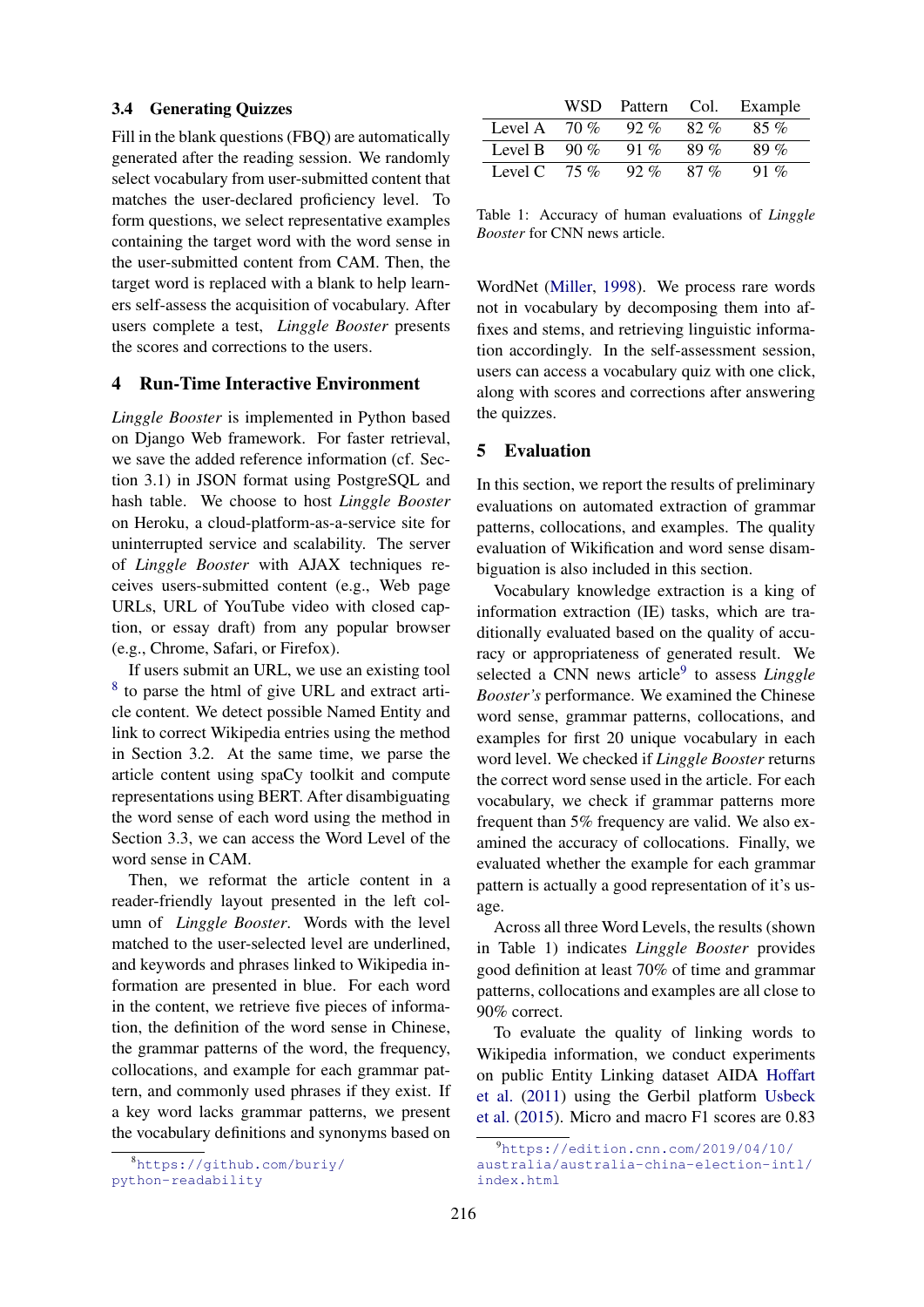| Dataset               | F1 Score |  |
|-----------------------|----------|--|
| senseval <sub>2</sub> | 66.8     |  |
| senseval <sub>3</sub> | 66.1     |  |
| SemEval 2007          | 55.1     |  |
| SemEval 2013          | 62.8     |  |
| SemEval 2015          | 67.8     |  |

Table 2: WSD evaluation

and 0.84 respectively.

We also performed an experiment on word sense disambiguation based on method proposed in ELMO using SemCor 3.0 [Miller et al.](#page-5-3) [\(1994\)](#page-5-3) and OMSTI [Taghipour and Ng](#page-5-7) [\(2015\)](#page-5-7) as training data. After training, we take the average representations for each Wordnet sense. To test our WSD method using [\(Raganato et al.,](#page-5-8) [2017\)](#page-5-8), we use BERT again to compute word vectors for every target word and take the most similar sense from the training set. If lemma is not in training set, we use the first sense from Wordnet as our word sense. The result of this test is shown in Table 2.

# 6 Conclusion and Future Work

We have presented *Linggle Booster*, an interactive and customizable environment for reading to improve language skills, where ESL learners can submit self-selected engaging content and set an appropriate proficiency level of vocabulary. With *Linggle Booster*, second language learners should have a much better chance of acquiring deeper vocabulary knowledge (e.g. grammar patterns, collocations, examples and encyclopedic information). In addition, users can self-assess how well they have acquired the vocabulary. Our methodology supports adaptive, self-paced vocabulary learning, resulting in an effective and engaging system that combines the advantages of freedom in the selection of learning content and rich and rewarding learning experiences enhanced by technology.

Many avenues exist for improving *Linggle Booster*. We could improve the ability to download an URL and parse the content. Our system cannot extract part of or all of the content for some web pages due to the limit of the adopted tool Readability. One solution is to use different parsing tools (e.g., Mercury<sup>[10](#page-4-9)</sup>). *L*inggle Booster attempts to disambiguate words in user-submitted content and provide users with correspondent Chinese definitions. We will take one step further to offer users with grammar patterns and collocations specific to a word sense. Besides, we could improve our results by expanding training corpus for WSD. Additionally, an interesting direction to explore is ranking grammar patterns to match the proficiency level of readers. Yet another direction of research would be using the same design to assist writing in English. Instead of providing supports for reading a user-selected article, the system could take the user's own writing as input and use grammar patterns and collocations to improve writing quality and correct grammatical errors.

#### References

- <span id="page-4-5"></span>James Coady. 1997. 1 1 l2 vocabulary acquisition through extensive reading. *Second language vocabulary acquisition: A rationale for pedagogy*, page 225.
- <span id="page-4-3"></span>Jacob Devlin, Ming-Wei Chang, Kenton Lee, and Kristina Toutanova. 2018. Bert: Pre-training of deep bidirectional transformers for language understanding. *arXiv preprint arXiv:1810.04805*.
- <span id="page-4-2"></span>G Francis, S Hunston, and E Manning. 1998. Cobuild grammar patterns 2: Nouns.
- <span id="page-4-7"></span>Octavian-Eugen Ganea and Thomas Hofmann. 2017. Deep joint entity disambiguation with local neural attention. *arXiv preprint arXiv:1704.04920*.
- <span id="page-4-8"></span>Johannes Hoffart, Mohamed Amir Yosef, Ilaria Bordino, Hagen Fürstenau, Manfred Pinkal, Marc Spaniol, Bilyana Taneva, Stefan Thater, and Gerhard Weikum. 2011. Robust disambiguation of named entities in text. In *Proceedings of the Conference on Empirical Methods in Natural Language Processing*, pages 782–792. Association for Computational Linguistics.
- <span id="page-4-1"></span>Susan Hunston, Gill Francis, and E Manning. 1996. Collins cobuild grammar patterns 1: verbs.
- <span id="page-4-6"></span>Adam Kilgarriff, Milos Husák, Katy McAdam, Michael Rundell, and Pavel Rychlỳ. 2008. Gdex: Automatically finding good dictionary examples in a corpus. In *Proc. Euralex*.
- <span id="page-4-4"></span>Nikolaos Kolitsas, Octavian-Eugen Ganea, and Thomas Hofmann. 2018. End-to-end neural entity linking. *arXiv preprint arXiv:1808.07699*.
- <span id="page-4-0"></span>Judit Kormos and Kata Csizer. 2014. The interaction of motivation, self-regulatory strategies, and autonomous learning behavior in different learner groups. *Tesol Quarterly*, 48(2):275–299.

<span id="page-4-9"></span><sup>10</sup>[https://mercury.postlight.com/](https://mercury.postlight.com/web-parser/) [web-parser/](https://mercury.postlight.com/web-parser/)